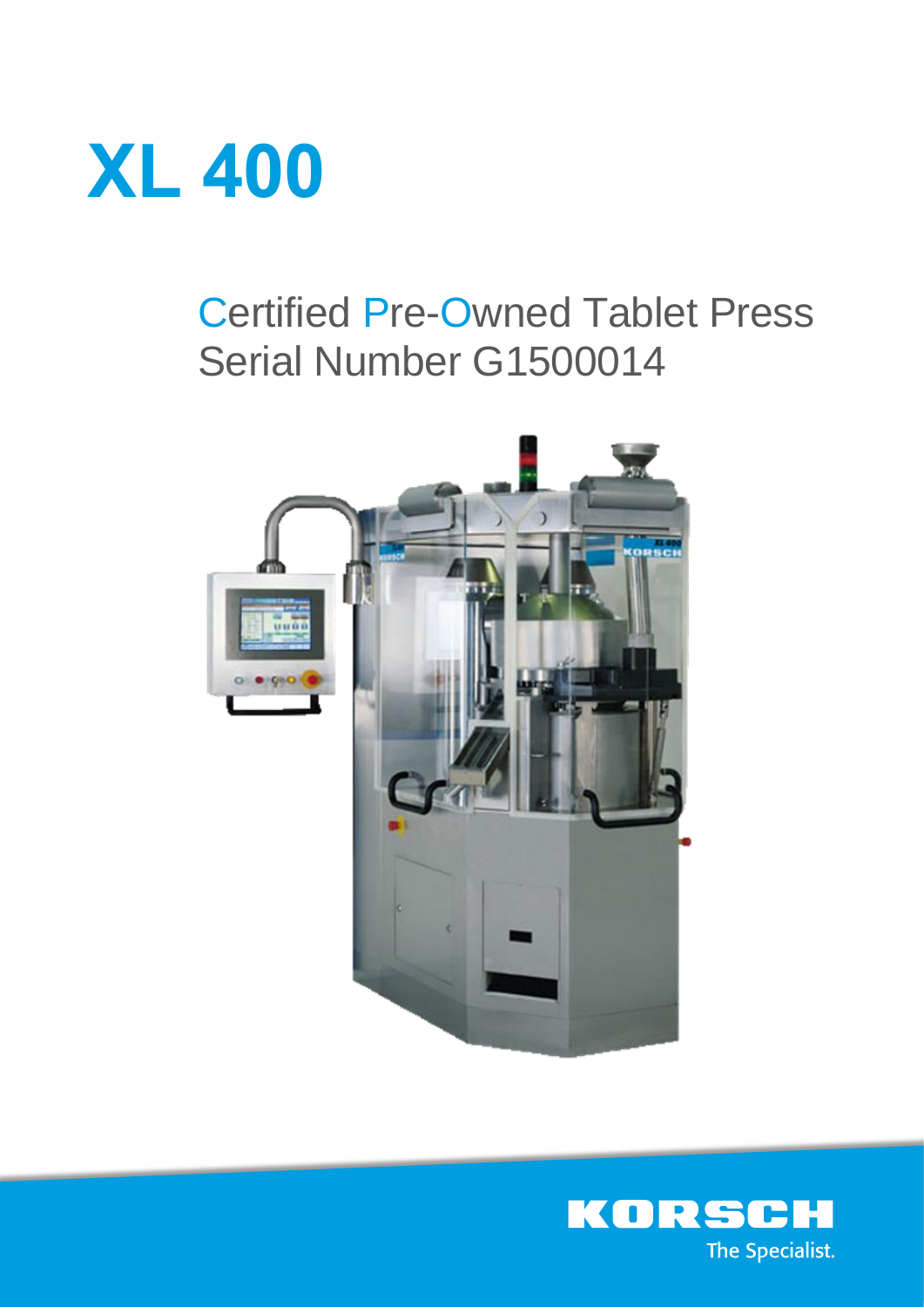

### **1.1 General Description**

Certified Pre-Owned KORSCH XL 400 Tablet Press, fully refurbished in 2022. The XL 400 is a singlesided, high-speed rotary tablet press.

### **1.2 Key Features**

- Single-Layer Execution
- 35-Station, EU-B Turret
- **Keyways in Upper Turret**
- Keyways in Lower Turret
- GMP Compression Zone
- Multi-Function Column (MFC)
- Compression Roller Station, Precompression
- Compression Roller Station, Main Compression
- Motorized Adjustment Tablet Thickness
- Motorized Adjustment Insertion Depth
- Motorized Adjustment Dosing Cam
- Rotary Feeder for single-layer
- Composite Cam Track Design
- Frequency Drive on Main Motor
- 3-Channel Discharge Chute
- 3-Zone Central Lubrication System
- Fill Cam (10 mm)
- **Fully Updated Control System**
- Windows 10 Platform
- Siemens SLC Modul
- HMI Touch Screen



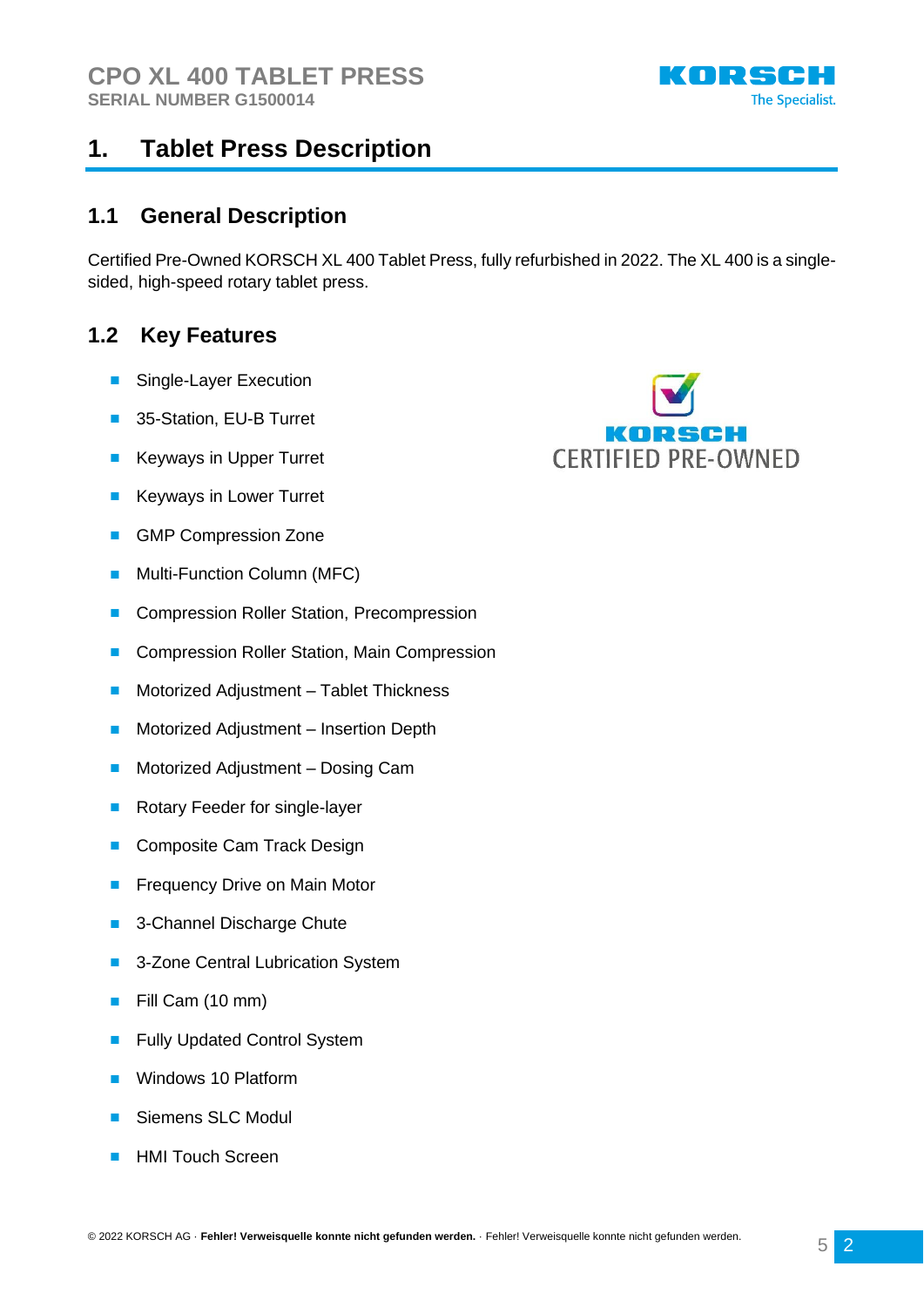

- Password Login
- Product Recipe
- Event Log
- Alarm and Alarm History
- Fully Compliant with 21 CFR Part 11

### **2. Press Force Control:**

- Display of Average Force Precompression
- Display of Average Force Main Compression
- Display of Single Forces by Punch Station Precompression
- Display of Single Forces by Punch Station Main Compression
- Feedback to Dosing Cam for Tablet Weight Control
- Display of Standard Deviation of Main Compression Force
- Entry of Press Force Limits Precompression
- Entry of Press Force Limits Main Compression
- Press Force Trending and Storage for Batch Report
- Full Functionality with Reduced Tools Configuration

### **3. Single Tablet Rejection:**

- Rejects an Individual Tablet at All Press Speeds
- Records and Displays Punch Station as Tablets are Rejected
- Entry of Maximum Rejects from a Single Punch Station
- Entry of Maximum Rejects from All Punch Stations
- Reject Set-Up Parameters Stored in Product Recipe
- Reject Log Report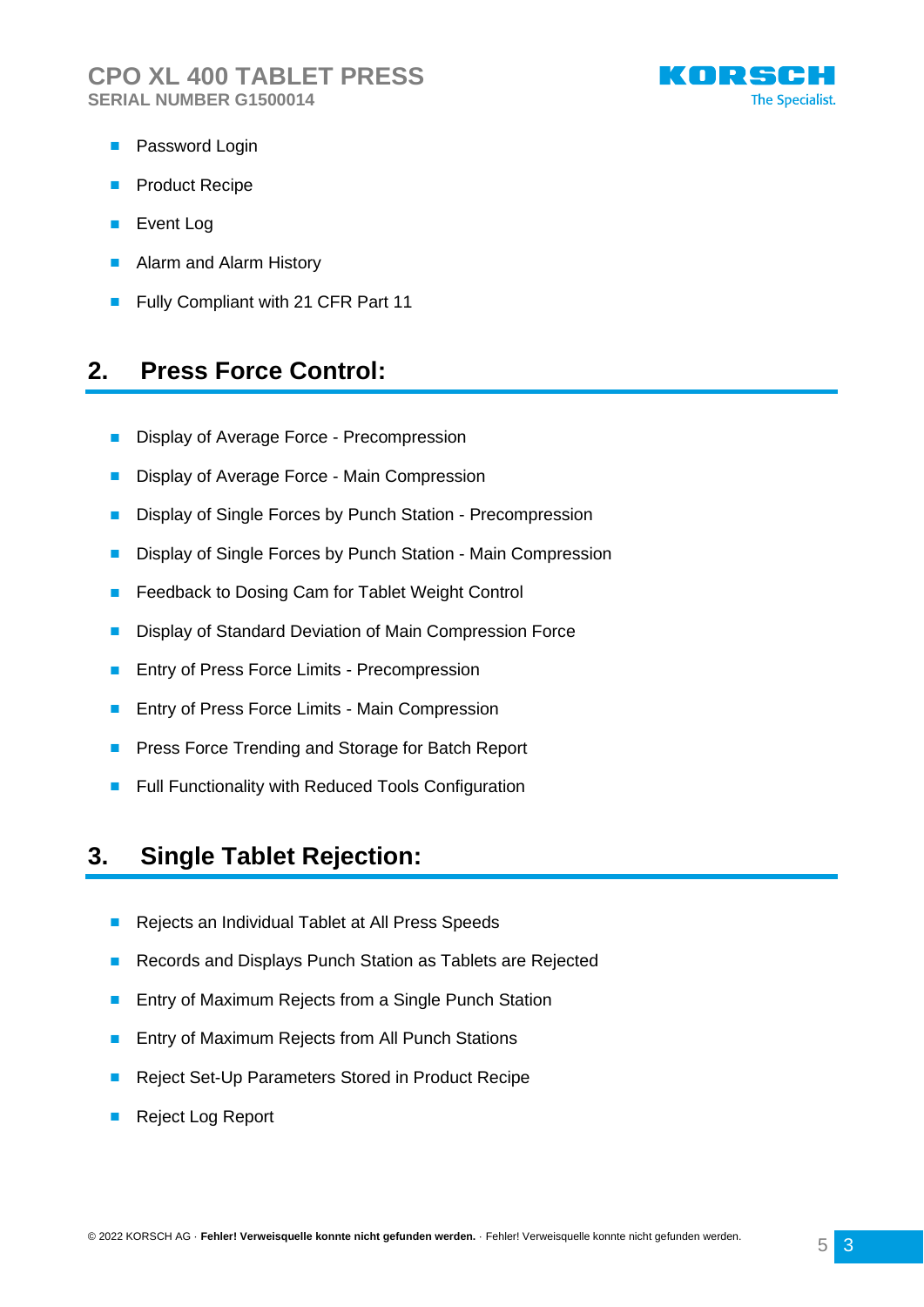

# **4. Machine Specifications:**

| <b>Punch Stations</b>             | 35                        |
|-----------------------------------|---------------------------|
| <b>Press Tools</b>                | EU-B                      |
| Main Compression Force            | 100 kN                    |
| Precompression Force              | 100 kN                    |
| <b>Maximum Tablet Diameter</b>    | <b>16 mm</b>              |
| <b>Press Speed</b>                | 5-120 RPM                 |
| Output single layer / (Tabs/Hour) | 252,000                   |
| <b>Pitch Circle</b>               | 410 mm                    |
| <b>Maximum Tablet Thickness</b>   | 8.5 mm                    |
| Net Weight                        | 3,700 kg                  |
| <b>Main Motor</b>                 | 18.5 KV                   |
| Main Power Supply                 | 400/230 V, 3 Phase, 50 Hz |